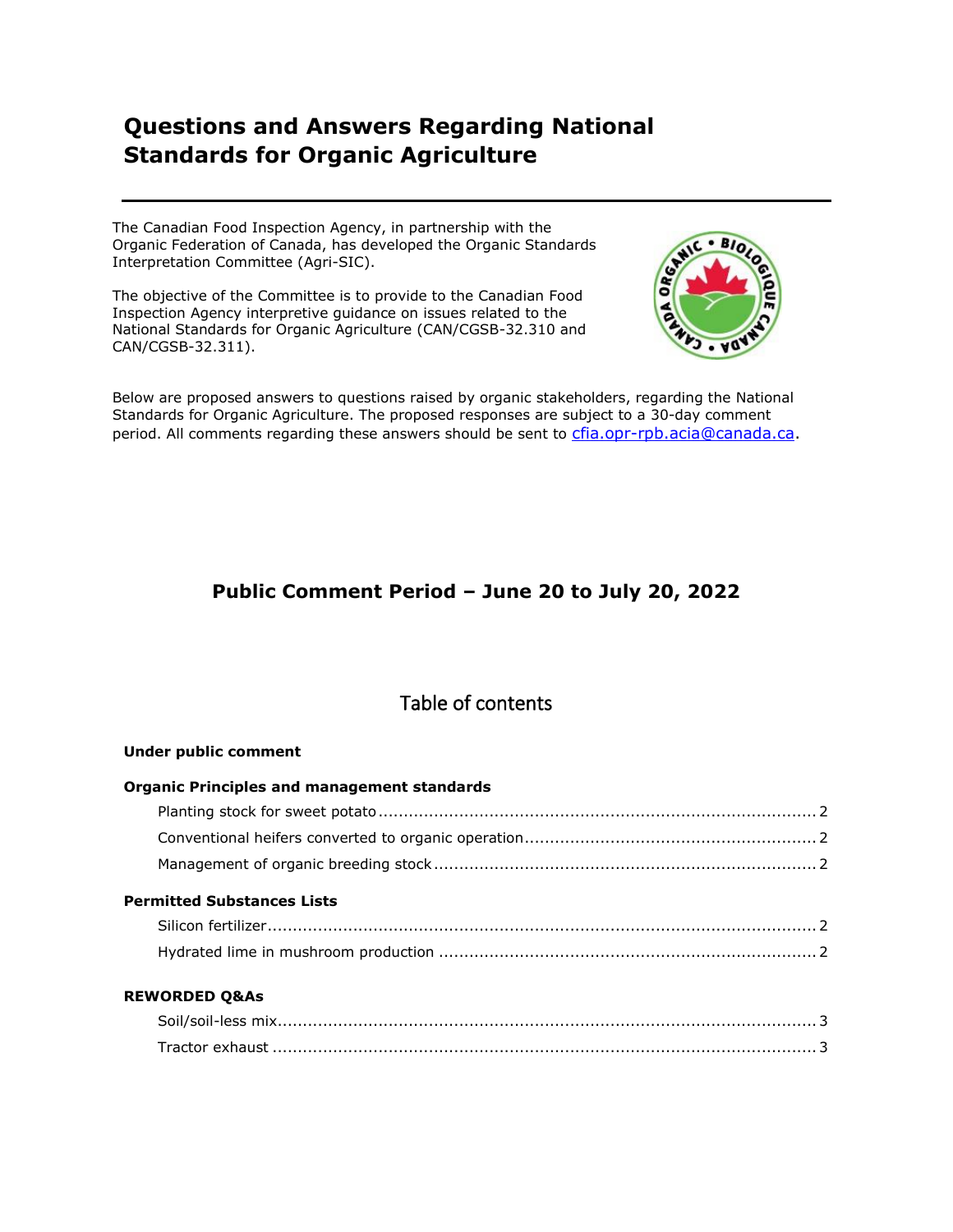## Under public comment

## **Organic Principles and management standards**

## Planting stock for sweet potato

### **When sourcing planting stock for sweet potato production, and considering they are classified as a perennial, what requirements need to be fulfilled? (554)**

Sweet potatoes may be perennial in a sub-tropical setting but in the North American climate, sweet potatoes do not produce a crop beyond the first season, are not perennial per 3.54 and shall be considered an annual crop. Seedlings would need to be organic. Cuttings, if organic are not commercially available per 5.3.2, may be treated with substances listed in PSL Tables 4.2 or 7.3 as per 5.3.1

## Conventional heifers converted to organic operation

**Is it permitted for an organic operation to purchase conventional heifers to convert to organic over the 12-month transition period, and then sell as an organic animal? (555.1)** No. Per 6.2.3.3, the exception to 6.2.3.1 permits for the conversion of conventional herds and individual animals from outside the operation to organic breeding stock for the operation. Per 6.2.4 b), if transitioned breeding stock is transferred outside the operation, they shall be considered nonorganic.

## Management of organic breeding stock

**Is it permitted for an organic dairy operation to sell organic calves or heifers born onfarm instead of keeping them as replacement breeding stock while purchasing nonorganic breeding stock to convert to organic with a 12-month transition period for organic milk production (as per 6.2.3.3 a)? (555.2)**

No. Per 6.2.4 a), breeding stock shall be organic unless not commercially available. In the example questioned, replacement breeding stock is available from within the operation.

## **Permitted Substances Lists**

### Silicon fertilizer

**Is a synthetically derived silicon fertilizer permitted under Table 4.2 Silicon, silica and silicates listing? (561)**

No. The listing says silicon products from mined sources.

## Hydrated lime in mushroom production

### **Can hydrated lime be used as a spot treatment, disease control or disinfectant in organic mushroom production? (562)**

Hydrated lime is permitted for disease control as indicated in Table 4.2 listing, but it is not a disinfectant.